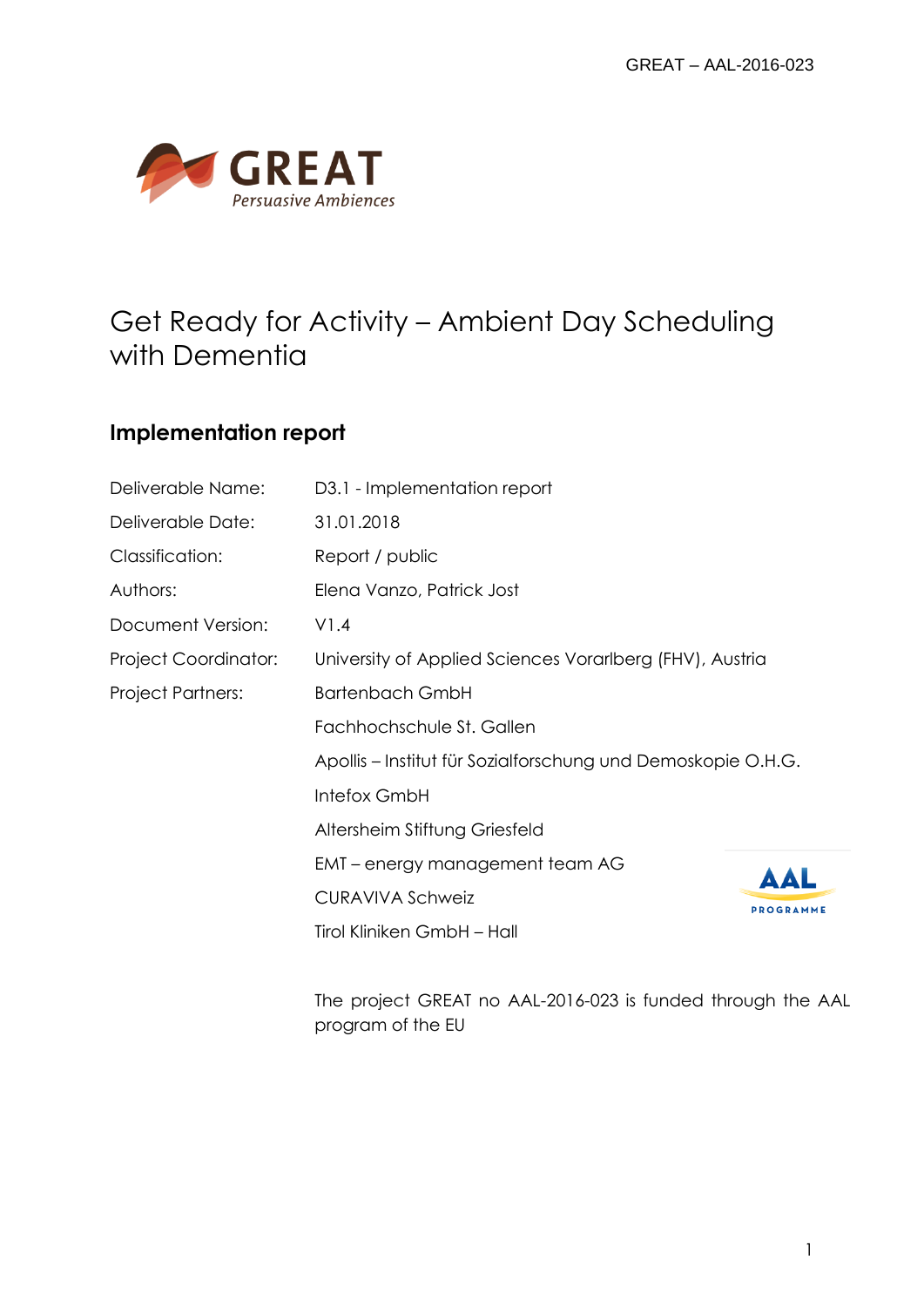### Preface

This document forms part of the Research Project "Get Ready for Activity – Ambient Day Scheduling with Dementia (GREAT)" funded by the AAL 2016 "Living well with dementia" funding program as project number AAL-2016-023. The GREAT project will produce the following Deliverables:

- D1.1 Medical, psychological and technological framework
- D2.1 Applicable hardware components
- D2.2 Applicable software components
- D2.3 Field tested hardware components
- D2.4 Field tested software components
- D3.1 Implementation report
- D3.2 Field test report
- D4.1 Communication strategy
- D4.2 Stakeholder management report
- D5.1 Report on market analysis
- D5.2 Dissemination plan
- D5.3 Intermediate business plan
- D5.4 Exploitation plan
- D5.5 Final business plan
- D6.1 Consortium agreement
- D6.2 Calendar year report 2018
- D6.3 Calendar year report 2019
- D6.4 Mid-term review questionnaire
- D6.5 Final report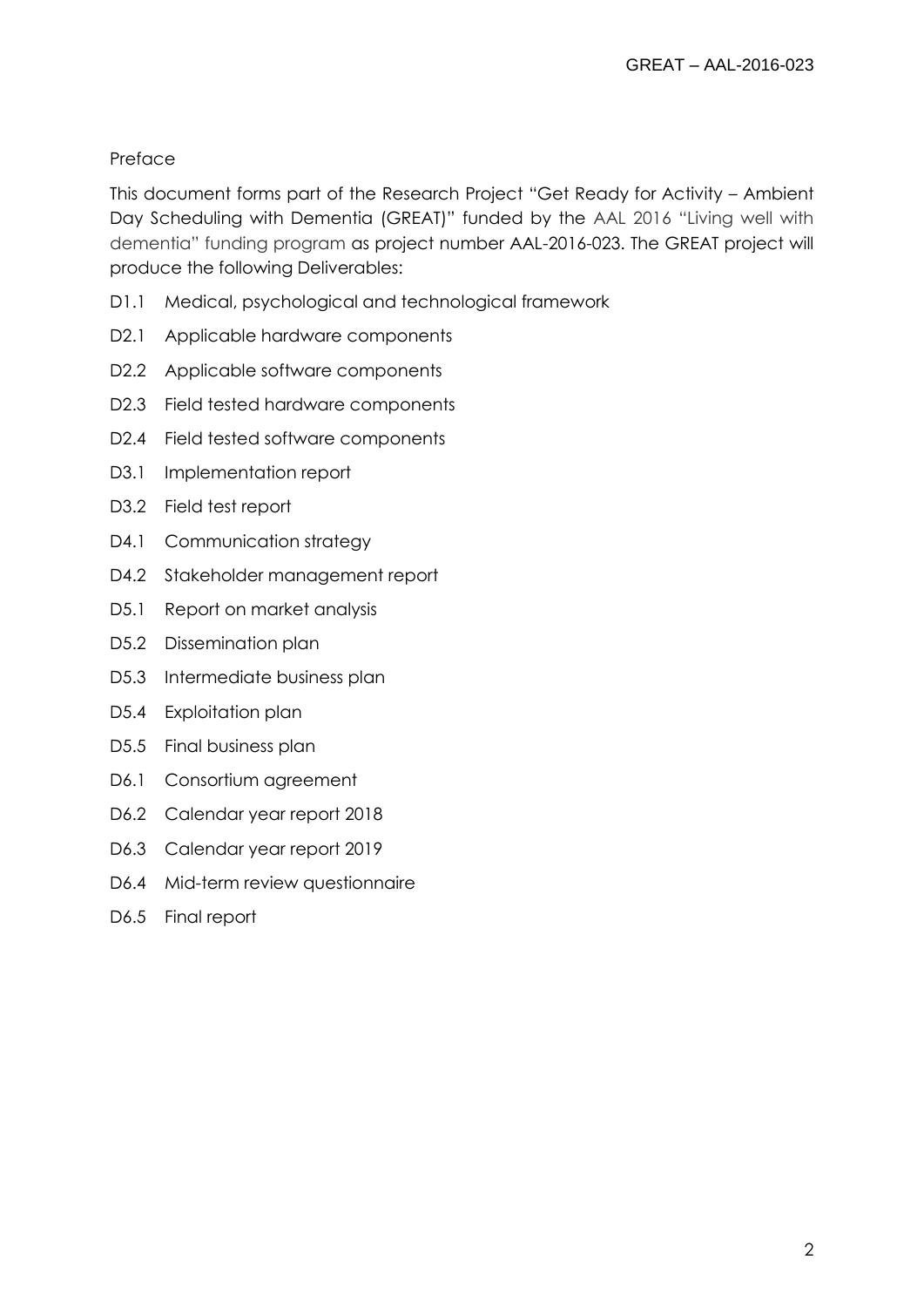The GREAT project and its objectives are documented at the project website http://uct-web.labs.fhv.at. More information on GREAT and its results can also be obtained from the project consortium:

Prof. Dr. Guido Kempter (project manager), University of Applied Sciences Vorarlberg (FHV), Phone: + 43 5572 792 7300, Email: [guido.kempter@fhv.at](mailto:guido.kempter@fhv.at)

Hermann Atz, Institute for Social Research and Opinion Polling OHG (APOLLIS), Phone: +39 0471 970115, Email: [hermann.atz@apollis.it](mailto:hermann.atz@apollis.it)

Mag. Wilfried Pohl, Bartenbach GmbH, Phone: +43-512-3338-66, Email: [wilfried.pohl@bartenbach.com](mailto:wilfried.pohl@bartenbach.com)

Quirino Nardin, Intefox GmbH, Phone: +43 699 1900 8889, Email: [info@intefox.com](mailto:info@intefox.com)

Dr. Marksteiner Josef, Tirol Kliniken Hall, Phone: +43 (0)50504 33000, Email: [josef.marksteiner@tirol-kliniken.at](mailto:josef.marksteiner@tirol-kliniken.at)

Mag. Tom Ulmer, University of Applied Sciences St. Gallen (FHS), Phone: +41 71 226 17 41, Email: [tom.ulmer@fhsg.ch](mailto:tom.ulmer@fhsg.ch)

Beat Sauter, energy management team ag (emt), Phone: +41 71 660 02 86, Email: [beat.sauter@emt.ch](mailto:beat.sauter@emt.ch)

Anna Jörger, CURAVIVA Schweiz, Phone: +43 (0)31 385 33 45, Email: [a.joerger@curaviva.ch](mailto:a.joerger@curaviva.ch)

Cornelia Ebner, Stiftung Griesfeld, ÖBPB – APSP, Phone: +39 (0) 471 82 63 43, Email: [cornelia.ebner@griesfeld.it](mailto:cornelia.ebner@griesfeld.it)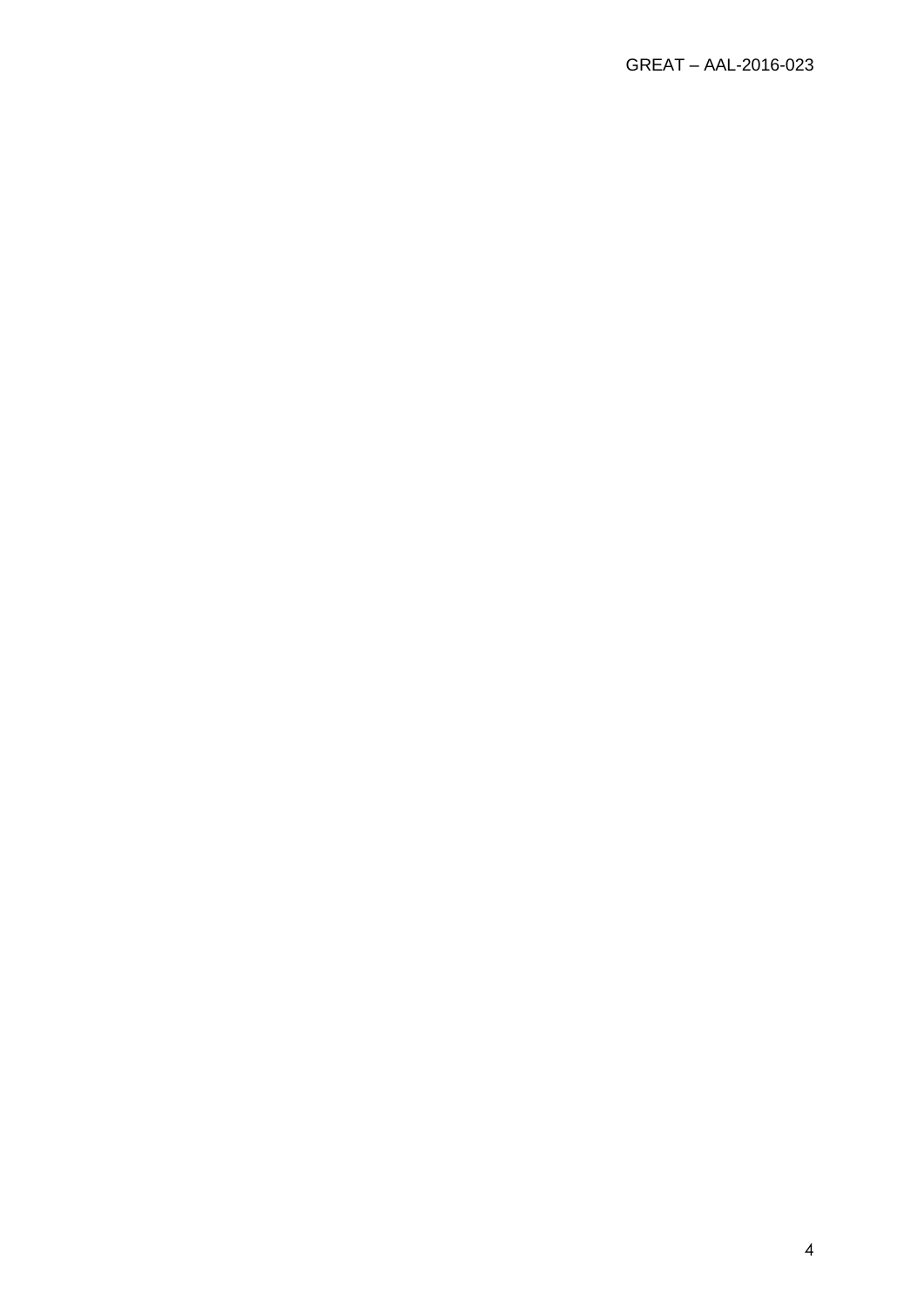# Content

| 1. |  |  |  |
|----|--|--|--|
|    |  |  |  |
|    |  |  |  |
|    |  |  |  |
|    |  |  |  |
|    |  |  |  |
|    |  |  |  |
| 2. |  |  |  |
|    |  |  |  |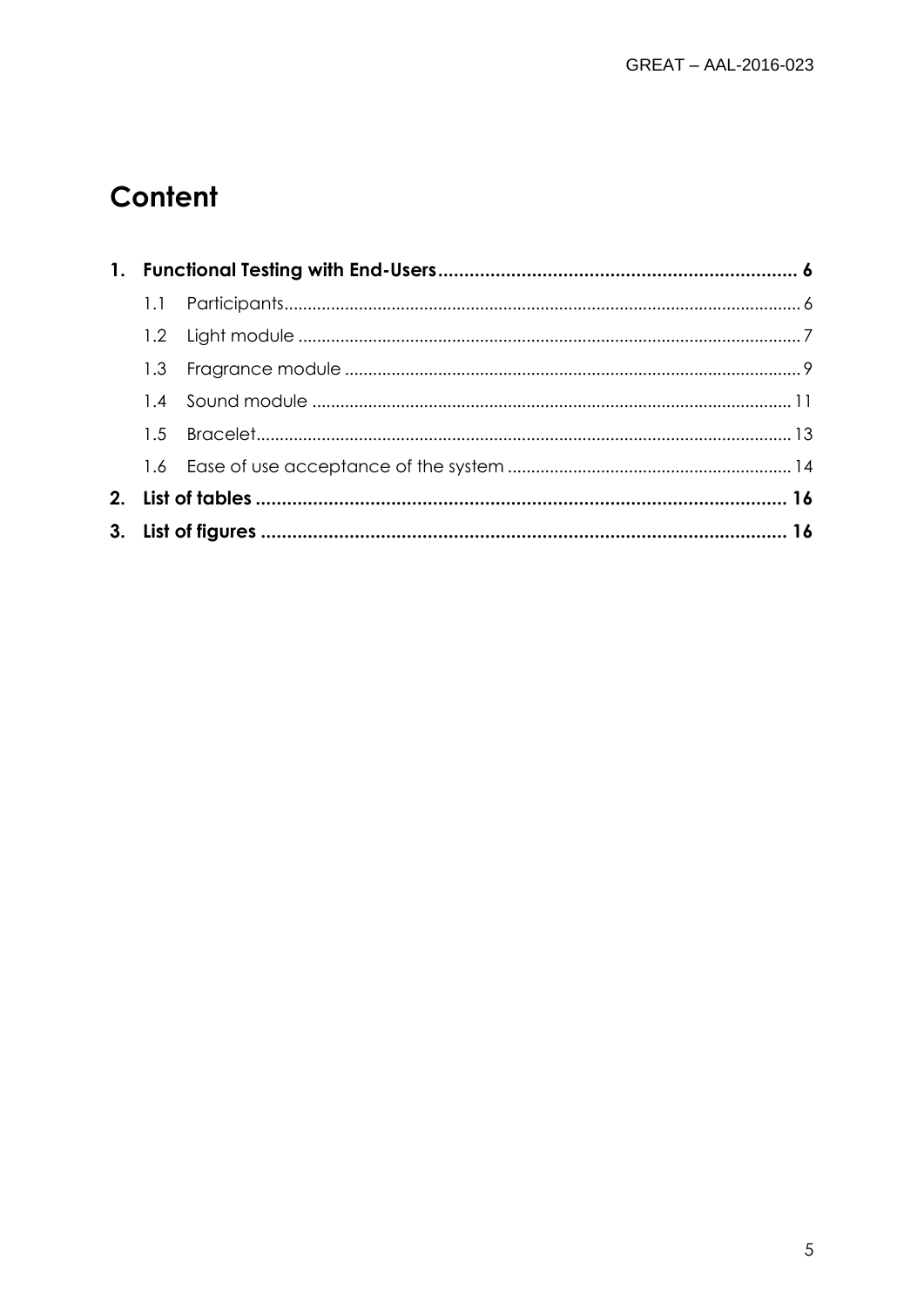## <span id="page-5-0"></span>**1. Functional Testing with End-Users**

## <span id="page-5-1"></span>**1.1 Participants**

Functional Testing was realised in three institutions and four private flats from mid-November 2017 until the end of January 2018. The institutions were: administration of retirement home Stiftung Griesfeld in Neumarkt/South Tirol, nursing room in the hospital in Hall/Tirol, offices of CURAVIVA in Bern/Switzerland. In Austria the functional testing was done in to flats, in Italy and Switzerland in one flat respectively.

The lawful persons responsible for those institutes and all testing people have signed a declaration of consent; in this "informed declaration of consent" the aims of the research project "GREAT", the process of the functional testing, eventual risks and the exclusion of liability were outlined.

At the end of the testing weeks all of the testing people filled out onlinequestionnaires. Those questionnaires served to evaluate the acceptance of the individual modules and the ease of use of the system as a whole.

At the institutes the questionnaires were filled out by people from administration with medical/nursing duties.

At the end of the testing weeks 31 persons filled out the questionnaires as follows:

|             | institute | private flat |
|-------------|-----------|--------------|
| Italy       |           |              |
| Austria     |           | ◡            |
| Switzerland |           | ◡            |

**Table 1: Filled out questionnaires by type**

At the institutes the testing lasted for about two to three weeks. For the private flats on the other hand, it lasted for about six days.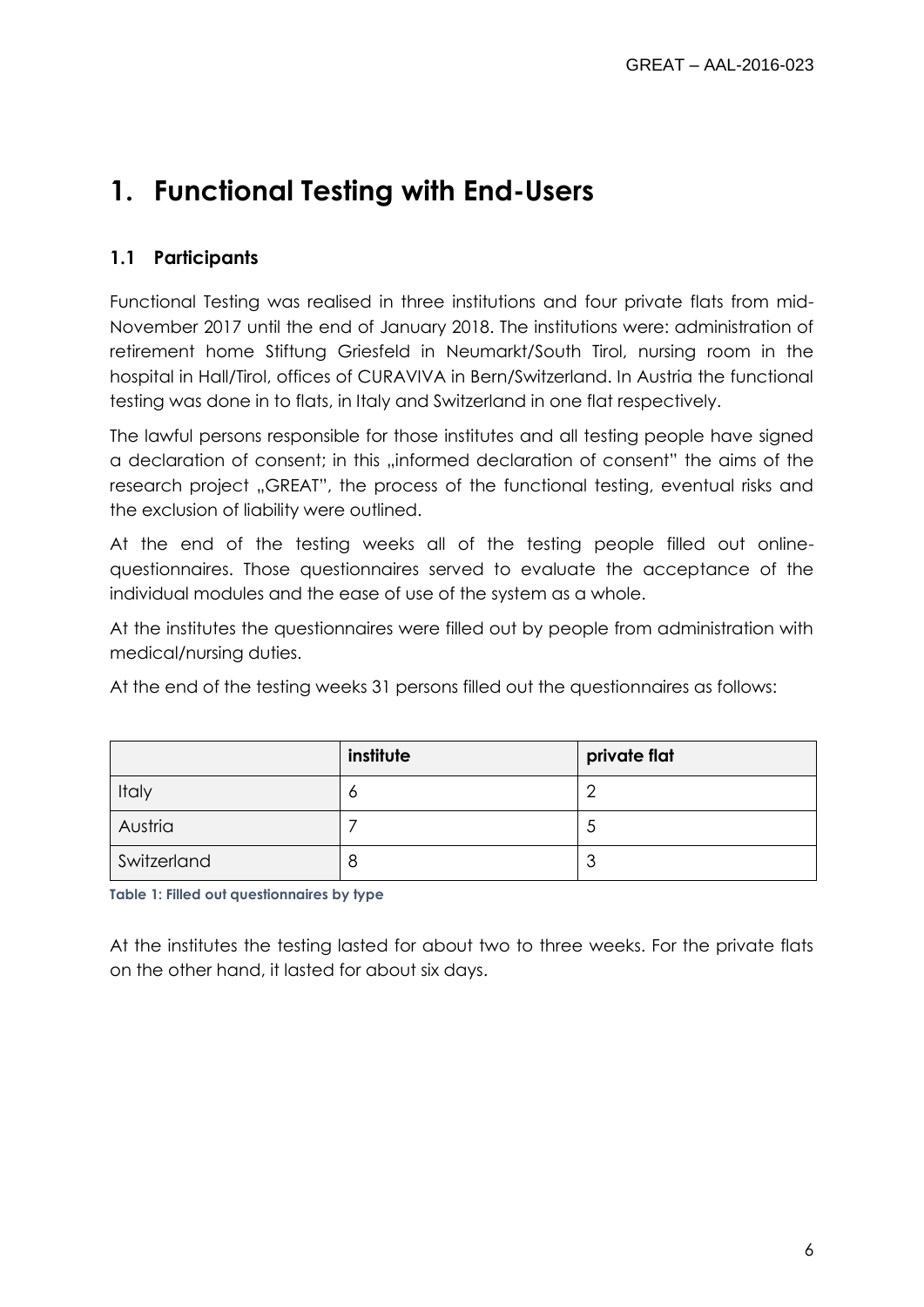## <span id="page-6-0"></span>**1.2 Light module**

Just over half of the people were able to recognise by means of the light, which intervention was executed, about a third could not recognise the form of intervention (see [Figure 1\)](#page-6-1).



<span id="page-6-1"></span>**Figure 1: Perception of light**

Approximately 60 % could recognise the interventions on intensity/brightness and colour of light. The light for activation and relaxation was rated as "very good" or "rather good" by 81 % respectively 88 % of the participants. However, three persons did rate the light with "rather bad" or "very bad". Overall, the light was rated as "very good" or "rather good" by all except two persons (see [Figure 2\)](#page-6-2).



<span id="page-6-2"></span>**Figure 2: How did you like the light?**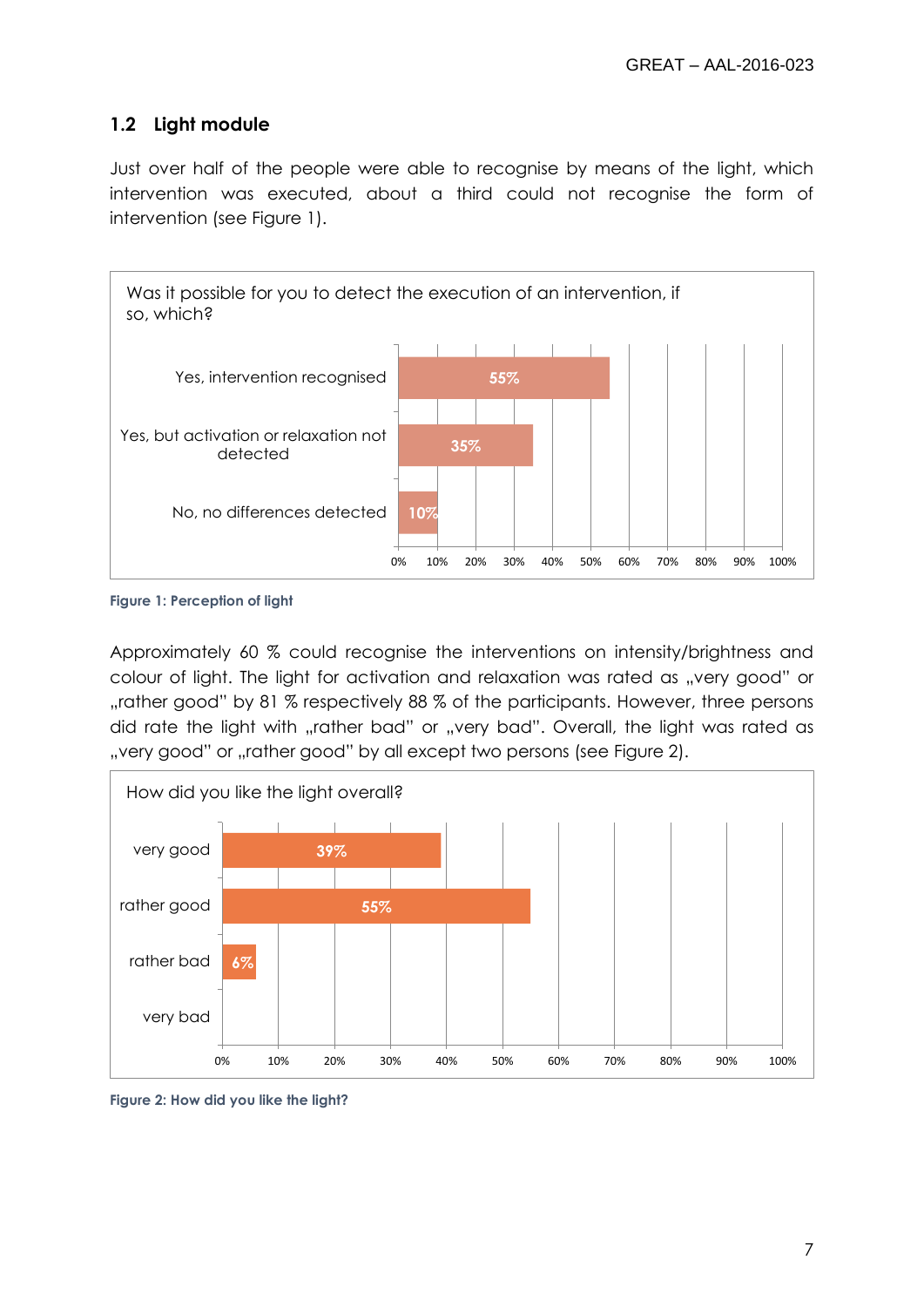### Acceptance of the light module

Generally, the light module was rated good: A majority of interviewees stated, that the light was suitable for working and as ambient room lighting. For nearly no one was the light too dark or bothering. For the subjective rating of the effect – meaning, if the soothing light respectively the activating light was indeed soothing or activating – there were some doubts.

Likewise regarding the appropriacy of the duration for the interventions, the opinions were a bit divided (see [Figure 3\)](#page-7-0).



<span id="page-7-0"></span>

### **Open answers to the lighting**

When asked "What was particularly good about the light?" 28 people answered.

The answers focused on the following aspects: "daylight", "very good Light distribution", "I found it pleasantly bright", "clear difference to light and dark", "that it varies", "timer function", "found it very soothing".

In the open question "What you not like regarding the light?" 17 people answered. The answers have considered the following aspects: "the appearance", "not adjustable", "was partly not able to be modified. The operation by the iPad was poor"," The calming light was still too bright", "it was rather uncomfortable", "partly too bright and unpleasant".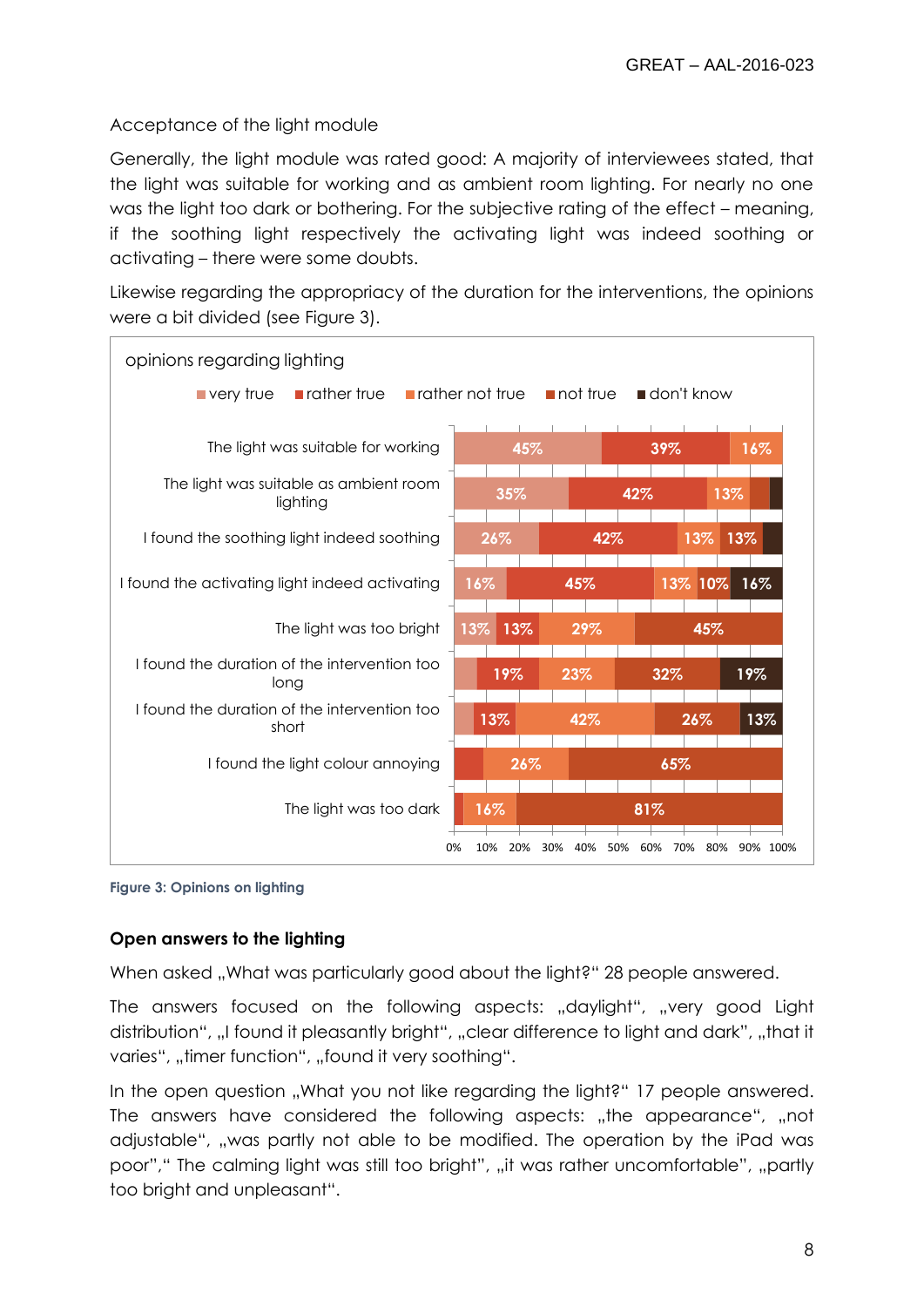One institution reported that in the second week with the automated control nothing worked with the lamp anymore. It was constantly changing to the orange nightlight and the carers have tried to compensate this by frequently pressing for Activation and unplugging and plugging the lamp.

## <span id="page-8-0"></span>**1.3 Fragrance module**

Just over half of the people were able to determine only by the smell, which intervention was executed. About one third could not recognize the type of intervention.<sup>1</sup>



<span id="page-8-2"></span>**Figure 4: Perception module fragrance**

The fragrance of activation generally pleased people quite well (see [Figure 5\)](#page-8-1). The relaxation scent on the other hand was much less appealing and for about a third of the participants it was "rather bad" or "very bad" (see [Figure 6\)](#page-9-0).



<span id="page-8-1"></span>**Figure 5: How did the activation fragrance please?**

 $\overline{a}$ <sup>1</sup> This distribution is the same as that of the light, but the persons not recognizing the interventions, are others than with the light.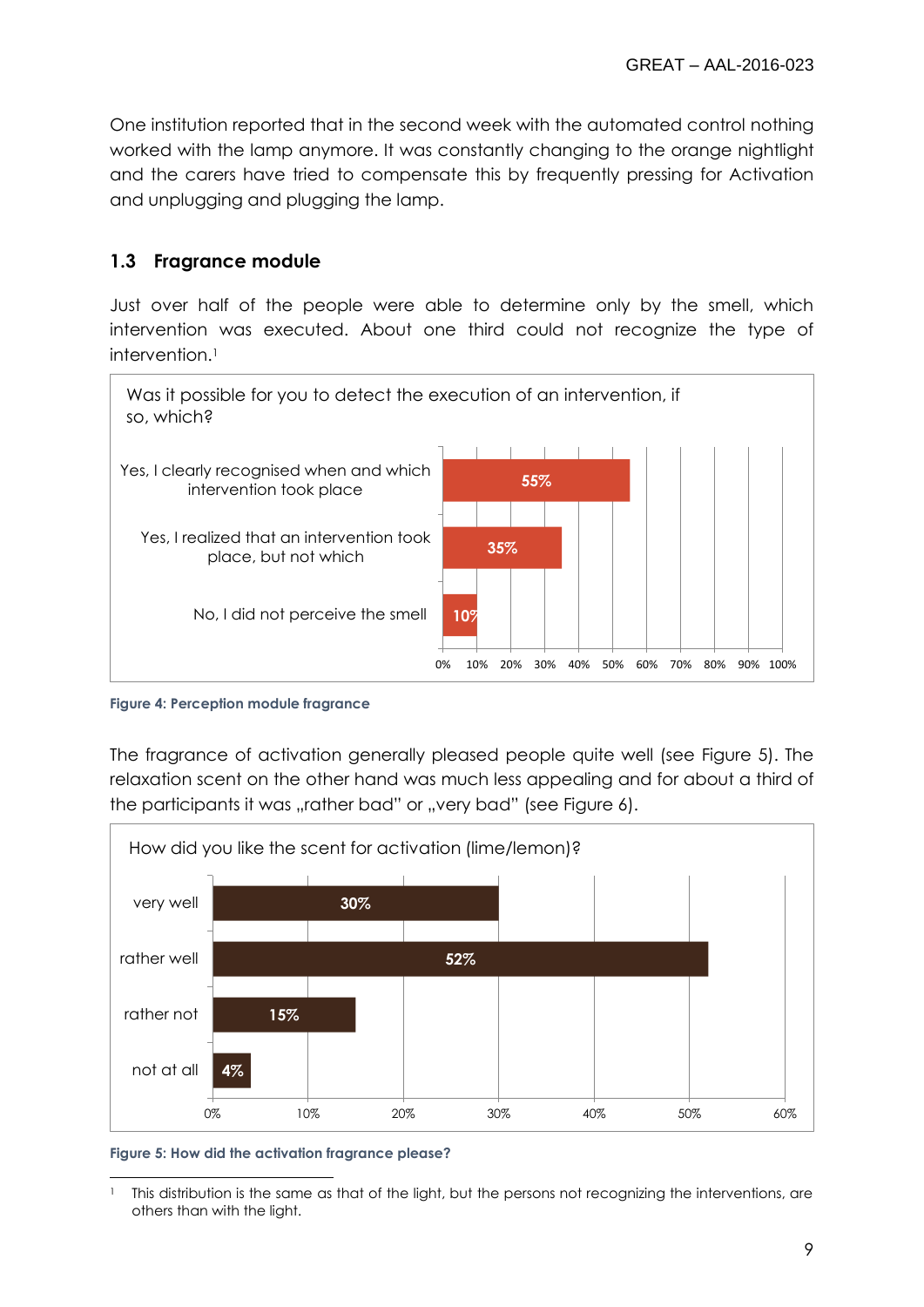

<span id="page-9-0"></span>**Figure 6: How did you like the aroma for relaxation?**

#### **Acceptance of the fragrance module**

Positive features of the scent were for over 70% of respondents the fragrance notes and many actually found the citrus scent as activating. The duration of the interventions was appropriate (only for a few was it too long or too short).

Opinions differ greatly whether the rose scent was actually relaxing.

Not quite as positive was the noise of the spraying process. About one third of the Testers found it annoying.

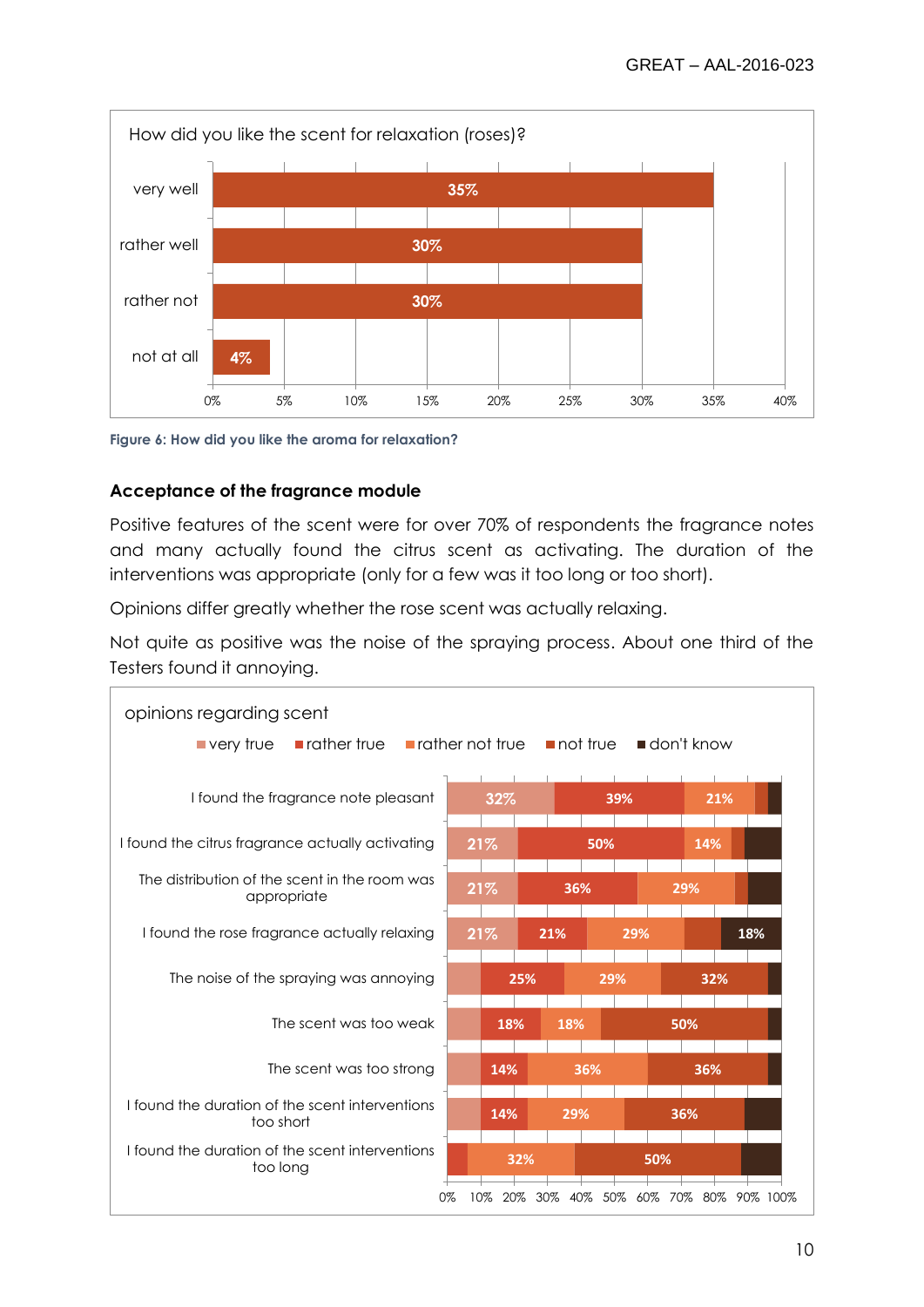#### <span id="page-10-1"></span>**Figure 7: Opinions regarding scent**

The persons who tested the GREAT system in the private flats rated almost all aspects more positive. There are hardly any differences (except the brightness of the light) in the institutes.

#### **Open answers to the fragrance**

23 people gave an answer to the question "What was particularly good about the scent?". An excerpt of the answers as follows: "the automatism", "different fragrances", "refreshing", "it was very pleasant", "citrus scent", "rose scent".

What was not liked about the scent is on the other hand: "not all scents fit every person", "too strong", "noise of the device", "the notes are very artificial and intrusive", "is sprayed very far, small radius of action" (21 replies).

Note: A few respondents stated that the scent module did not work for a few days and one of the institutes reported that the floor below the module constantly gets slightly wet and that the scent module comes out as much too fragile and even dangerous.

### <span id="page-10-0"></span>**1.4 Sound module**

The interventions by sound were perceived by most people.



<span id="page-10-2"></span>**Figure 8: Perception of the sound**

The evaluation of the sounds of the two interventions divides the respondents. About half finds the birds' twittering (for activation) and the water noise (for relaxation) good, the other half less good to bad (see [Figure 9](#page-11-0) and [Figure 10\)](#page-11-1).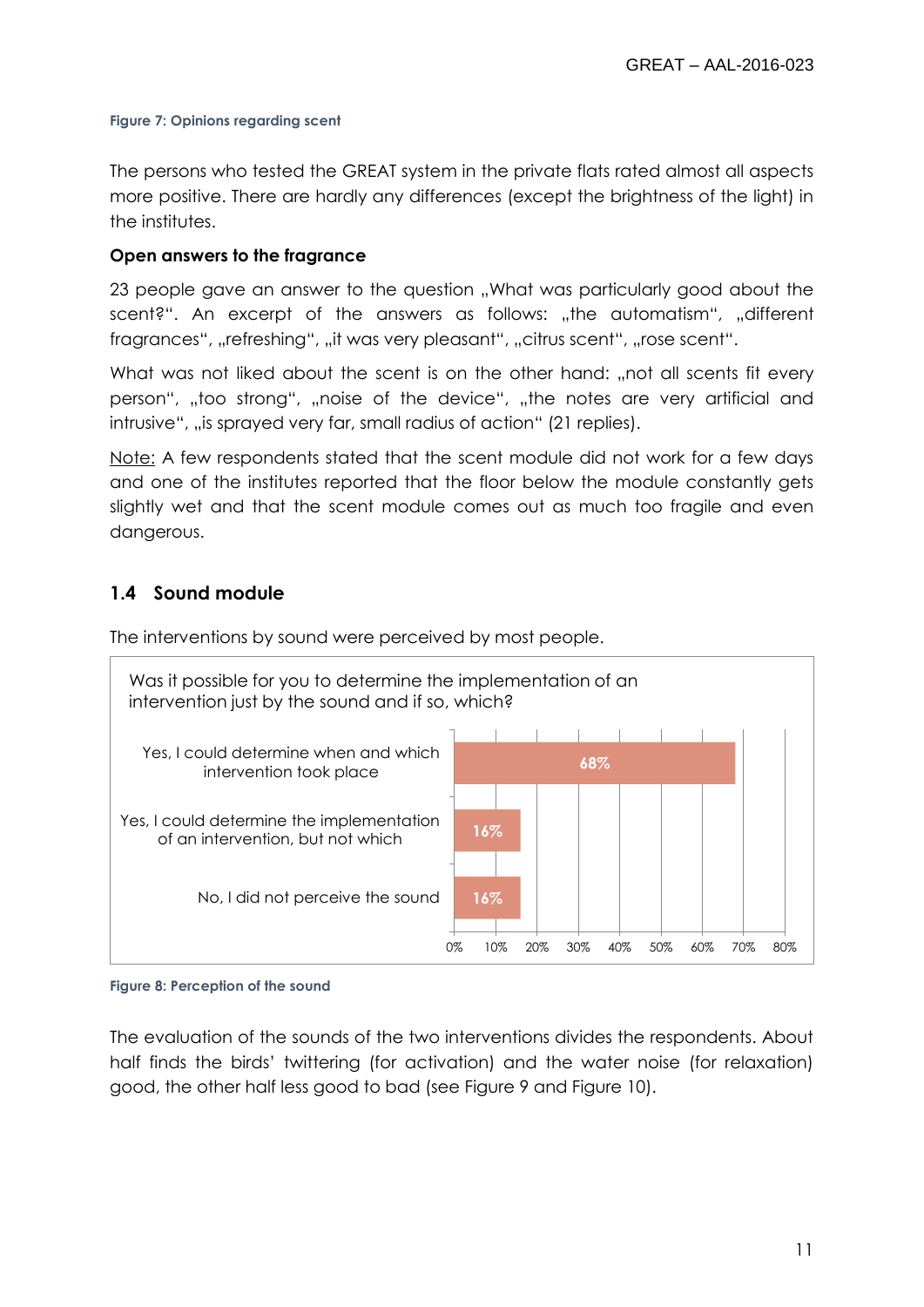

<span id="page-11-0"></span>**Figure 9: How did you like the sound for activation?**



<span id="page-11-1"></span>**Figure 10: How did you like the sound for relaxation?**

### **Acceptance of the sound module**

The most positive feature of the sound module is mainly the pleasant distribution of the sound.

The sound module also exhibits some critical aspects like the default volume is only suitable for about half of the participants. More than a third of the participants felt the sounds as disturbing and/or too loud.

The water noise is considered by almost half of the participants as not relaxing.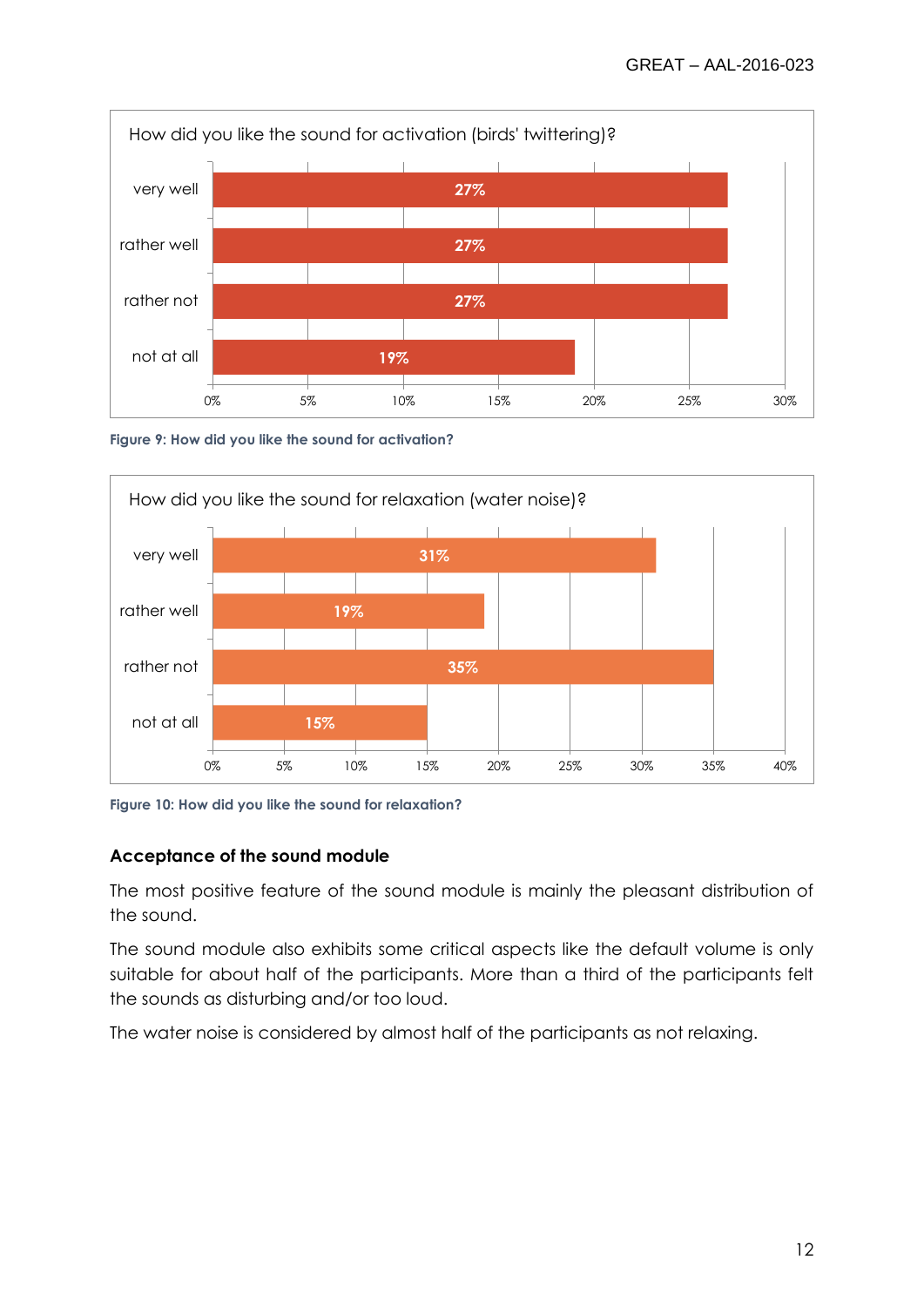

<span id="page-12-1"></span>

#### **Open answers to the sound**

13 people answered the question "What did you like most regarding the sound?". Excerpts from the answers are: "that it was not monotonous", "birdsong cheers up, works equally as relaxing", "well modelled on nature", "waves combined with inhaling and exhaling are very relaxing for me".

On the other hand what was not liked regarding the sounds were: ,, the water noise was too intense and too strong", "the chirping of the birds was not suitable for the winter season", "any sound just makes me nervous", "not individually adjustable" (17 replies).

## <span id="page-12-0"></span>**1.5 Bracelet**

Three people from the Altersheim Stiftung Griesfeld tried out the bracelet "Biovotion". The feedback was consistently positive. The device is comfortable to wear, the size of the device does not bother and the weight is low. The body worn components of the device could be easily adapted.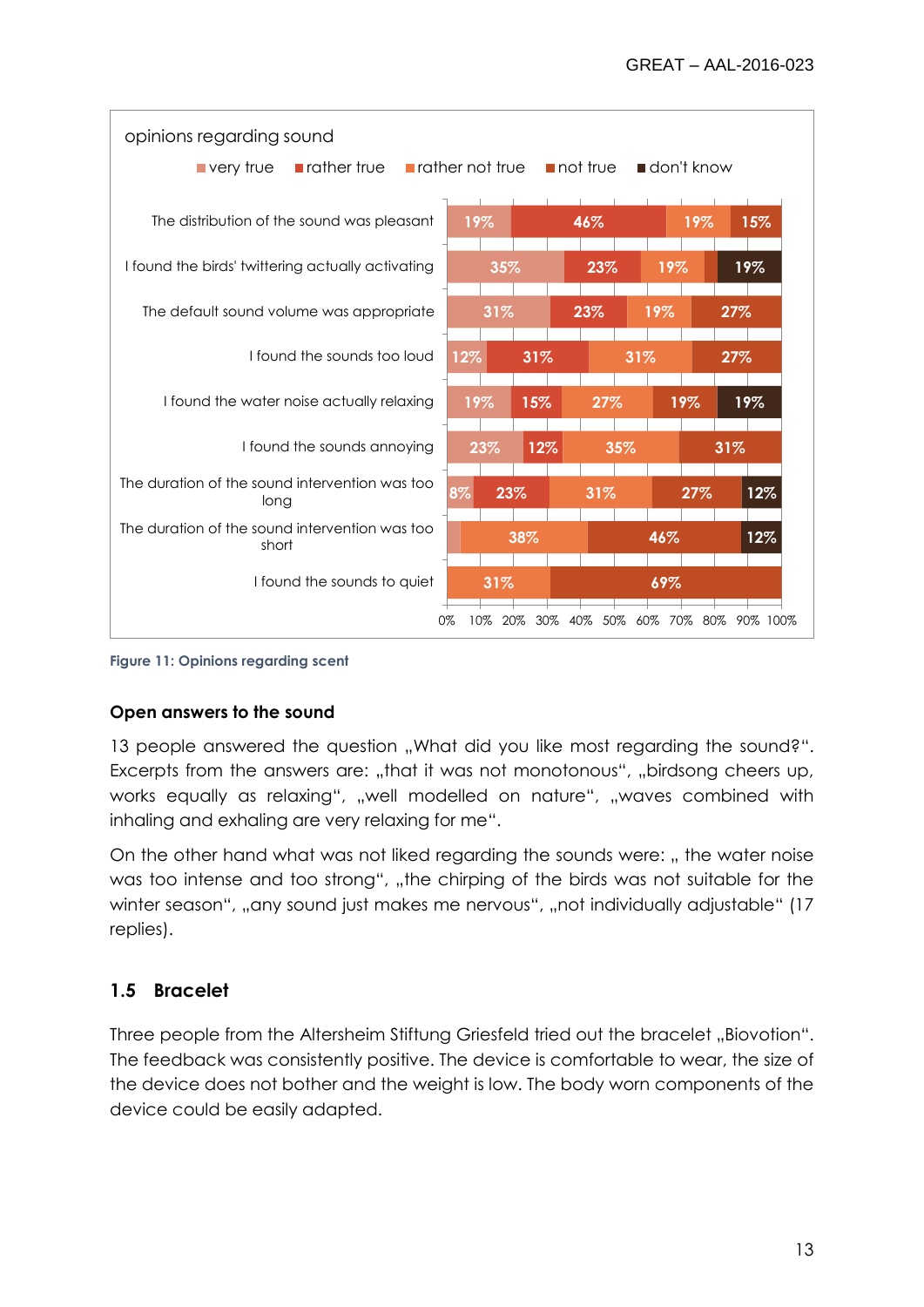## <span id="page-13-0"></span>**1.6 Ease of use acceptance of the system**

When evaluating the system as a whole, the most positive aspects were that the majority of the participants felt safe and comfortable using this technology and that for most this technology is easily applicable and not connected with effort.

70% of the people liked the design of the lamp, about 54% also liked the design of the sound module. Not so positive rated, however, was the design of the fragrance module.

For more than 40% of the participants the GREAT system works "rather not" or "not reliably". This opinion has certainly been influenced by a number of difficulties encountered during the functional testing.



#### <span id="page-13-1"></span>**Figure 12: Opinions regarding scent**

#### **Difficulties encountered while testing the system**

The participants could also report if there occurred any difficulties in testing the system. Most of the feedback relates to the light. Here are excerpts of the answers: , lamp could not be turned off", "lamp could not be adjusted like desired", "the lamp has been blocked a few times, only by switching off and on again. At first it turned off after a short time and you had to constantly grab the tablet to turn it back on", "lamp could not be switched off", "the lamp definitely needs a manual control.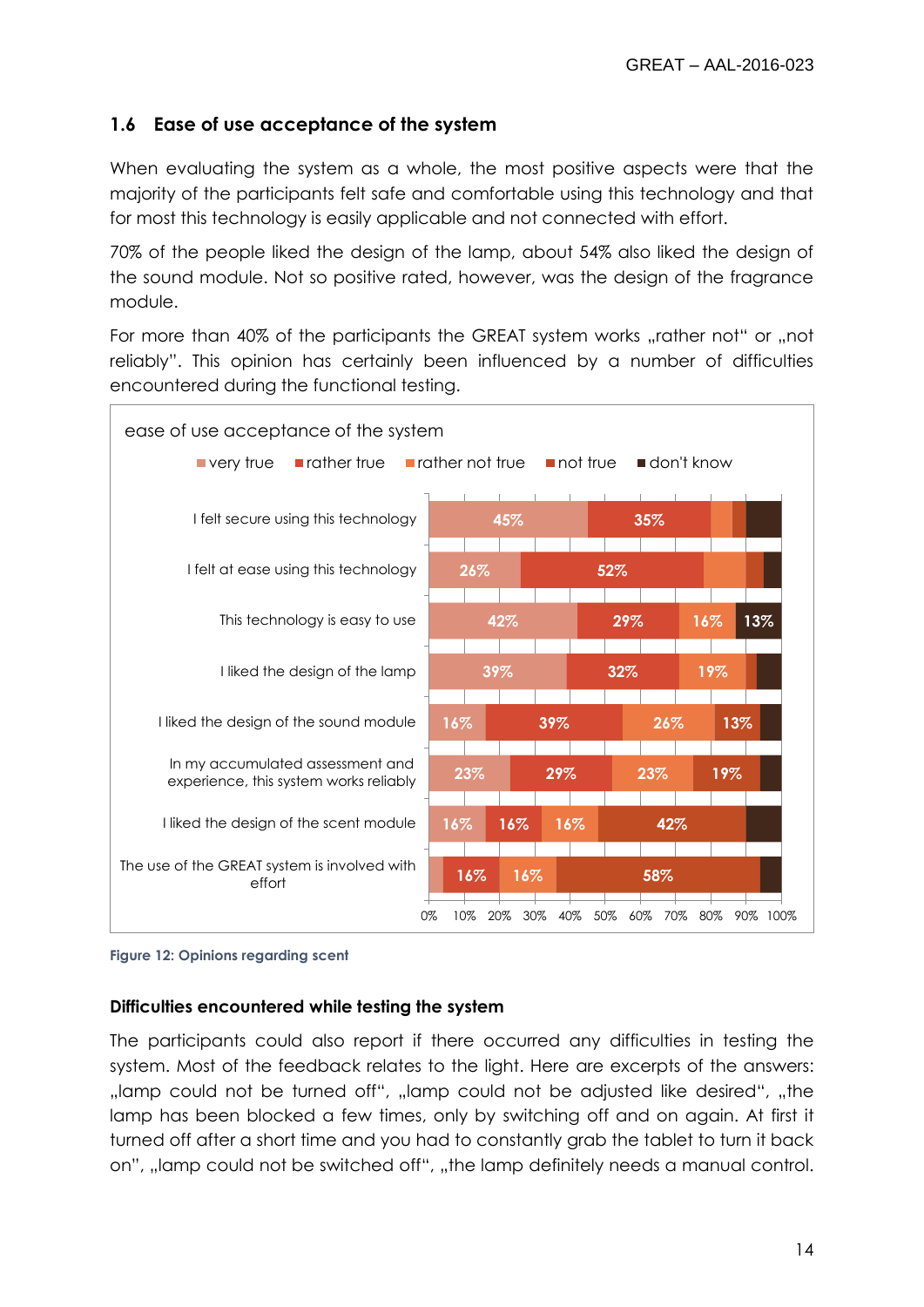Furthermore, the times for the switch on points or activation and relaxation need to be adjustable".

Only one comment has been added regarding the sound, it refers to the default volume that was a bit too loud in the beginning.

Regarding the scent, a few people complained about the scent dispenser not (always) working.

There were the following comments on the system as a whole: "The individual modules partially don't react or very delayed after input on the app" and "range of controller too low, no suitable place found in flat".

#### **Further comments or suggestions for improvement**

Some people also have possible suggestions for improvement that relate on: ", automatic control must be improved, dimming circuit in addition", "lamp should be more stable", "manual switch for lamp, time for lamp must be adjustable, only one switch for intervention, more user-friendly operation necessary", "fragrance and sound should be selectable from a palette" (specified 3 times)," restrict sound on only audible frequencies".